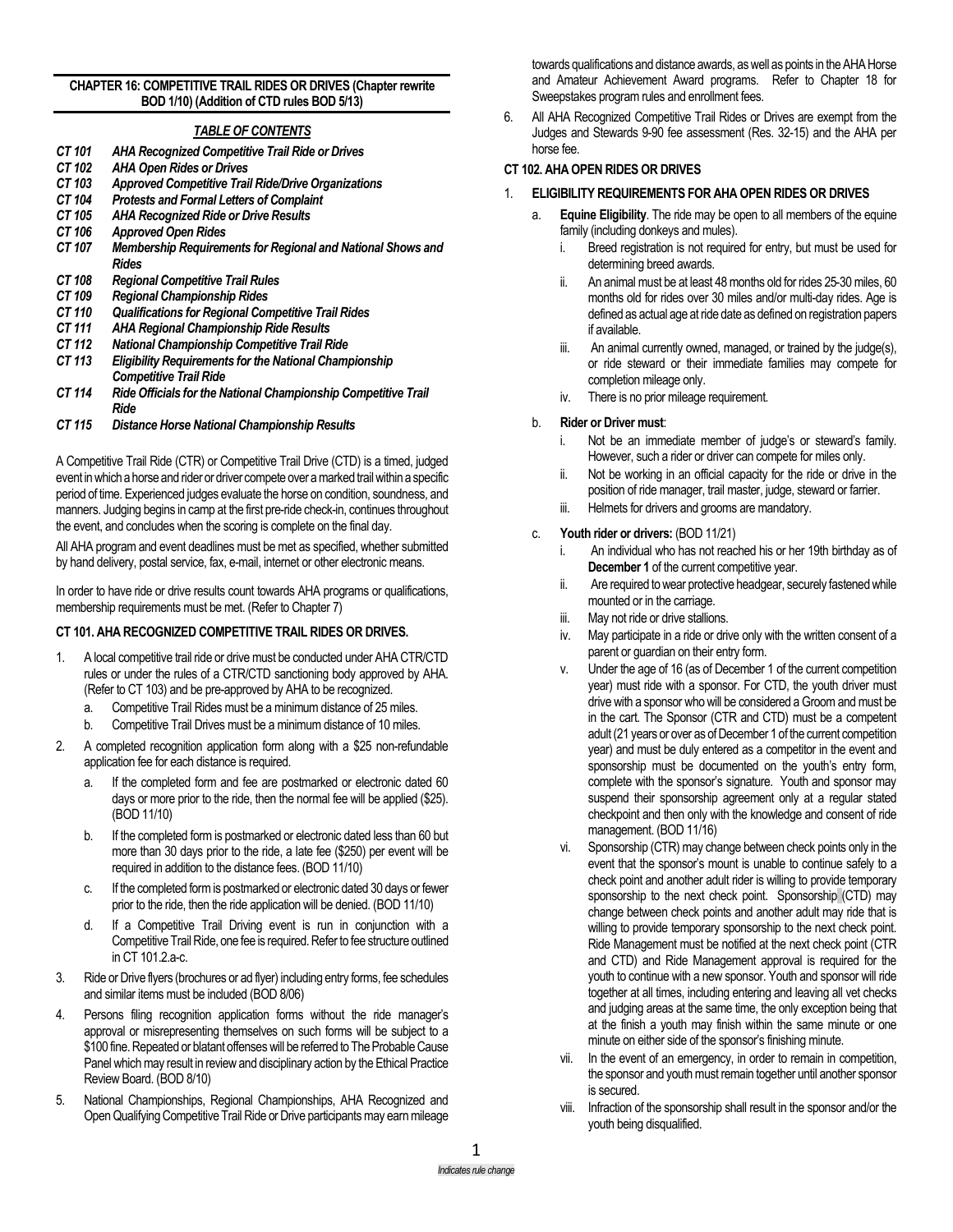- d. **Driving Divisions.** Single horses and multiple horses, adult and youth drivers may compete in a single division. This division may be split up if there are more entries of each (**example**; 3 single horse and driver teams and 3 multiple horse hitches). Post ride results will still be listed as one division.
	- i. Single Drivers may carry a groom whose duties include assisting the driver in hitching and unhitching, cooling out, holding and helping in the care of the horse. The groom is NOT allowed to share the driving. The groom may give the driver directions on the trail.
	- ii. Pair or Multiple Carriages must have a groom (Refer to CT 102.1.d.i. groom duties)
	- iii Youth Drivers under the age of 16 (Refer to CT 102.1.c.v.). The adult in the carriage assumes full responsibility of the turnout.

# 2. **MANAGEMENT OF RIDES OR DRIVES**.

- a. The Ride Management Committee shall consist of the Ride Manager, the Trail Master and the Ride Secretary. Some of these positions may be combined.
- b. Horse shall be clearly identified for the duration of the competition with numbers clearly visible at all times. For CTR, satisfactory methods include but are not limited to: bibs, halter tags, hip markings, etc. For CTD, all multiple hitches (tandem, unicorn, pairs, or teams) must have markings that are different from horse to horse being used. Satisfactory methods include but are not limited to: bibs, numbered and lettered, barrel markings (i.e. 10A and 10B), etc.
- c. The course will be natural and native to the local terrain. The horse may not be asked to do anything an intelligent well-trained horse would not do.
- d. Trail markings will be distinct and obvious to the riders or drivers
- e. The Ride/Drive Management Committee may make alterations to advertised criteria if trail and/or weather conditions warrant it. Any changes will be announced prior to the day's ride or be announced at any point on the trail as long as they apply equally to all riders or drivers.
- f. Management may provide water for drinking or sponging along the trail or at rest or vet checks where natural water is not available. However, care should be taken to ensure that the quantity of water is equal for all (e.g. one bucket per entrant). Management may limit sponging when water is scarce. No hoses will be allowed unless available to all competitors. (BOD 3/21)
- g. Management may transport buckets, blankets, etc. to a vet check or lunch stop if the situation warrants. However, this will be announced at the rider's briefing and be done equally for all riders or drivers.
- h. The Ride/Drive Management Committee, along with the Ride/Drive Veterinarian(s), shall set the optimum ride or drive time for completing the course each day (refer to CT 102.2.i).
- i. The ride speed must average between four (4) and seven (7) mph. However, the time must be of sufficient speed and challenge to allow for stress factors to be utilized in judging. The pace for a drive is between five (5) and seven (7) mph. The pace will be determined by the drive management. Factors determining the pace will be heat and humidity, difficulty of the terrain and the conditions of the trail.
- j. It is necessary for the judging teams and the management to make arrangements among themselves to be prepared to handle medical emergencies. This will require that fluids, steroids, analgesics, etc. be available at the ride-site and that someone be available to handle emergencies during the entire course of the event.
- k. Distance. The AHA recognized ride (CTR) must be an accurately measured distance of 25-40 miles per day for one or two days. The AHA recognized drive (CTD) must be an accurately measured distance of 10- 40 miles or less per day for one or two days.
- l. The ride or drive brochure must include:
	- i. The name of the ride or drive
	- ii. Date
	- iii. Location
	- iv. Names of the Ride Management Committee
- v. Names of the judges, if available
- vi. Name of the steward if available
- vii. List of awards to be presented
- viii. A liability clause to be signed by all entrants and volunteers. (A copy of which may be obtained by writing AHA.)
- ix. Provision for protest (Refer to CT 104.1)
- x. A statement regarding the availability of feed
- xi. Reference to ride or drive rules and scoring system in the AHA Handbook, and/or a reference to the Handbook at [www.ArabianHorses.org](http://www.arabianhorses.org/)
- xii. A short description of the ride or drive, days, miles, terrain, weather, and facility
- xiii. Type of stabling available
- m. The entry form will provide the name of the sanctioning organization, and include the AHA liability clause and the statement "The owner and rider or driver have read and will abide by the AHA rules."
- n. The ride or drive will be judged and scored using AHA score cards.
- o. For CTD, management must perform safety inspections of all turn-outs competing each day. Ride Management has the authority to disqualify a competitor if the horse, vehicle or harness is deemed unsafe. Entry fees will be refunded in this instance.

## 3. **RIDERS OR DRIVERS MEETINGS.**

- a. A riders' or drivers' meeting must be held each evening and/or prior to the start of the next day's ride or drive to brief riders or drivers on the course, trail markings, available water, etc.
- b. Judges must discuss the judging methods and procedures.
- c. Judges must set and announce the pulse release parameters prior to the start of each day.
- d. Rules of trail etiquette and trail safety must be explained.
- e. Riders or drivers must be given maps and a schedule of estimated times and/or distances and elevations for various points on the ride/drive.
- f. The ride or drive speed or time must be announced publicly to all riders or drivers prior to the day's ride or drive.
- g. Riders or drivers are responsible for the information given.

## 4. **HANDLING, CARE AND STABLING.**

- a. Horse may be shod.
	- i. The type of shoe and/or use of pads is up to the discretion of the rider or driver.
	- ii. All types of hoof protection are permissible. Hoof boots with attachment strap, keeper or gaiter MAY NOT extend above the pastern. The judge(s) may request to observe the area covered by the attached strap, keeper or gaiter at any time. Hoof boots with attachments will be removed after the final trot out for the judge(s) to examine the hoof and leg. (BOD 3/15)
- b. For CTR, any type of humane tack is permissible. For CTD, any type of humane harness is permissible. (BOD 3/15)
	- i. Breeching or a Brake is required unless using a racing type harness employing "quick hitch" couplers, which attach the shafts of the cart directly to the saddle pad of the harness. This type of racing harness may only be used with a lightweight two-wheeled cart.
	- ii. The driver must affirm to Ride/Drive Management via the Safety Check that the horse is accustomed to the harness and cart configuration on hills and rough terrain.
	- iii Bicycle type wheels are not allowed. Traditional wood or metal wheels are recommended. Pneumatic tires on automobile or heavy duty spoke wheels, such as those used on motorcycles, are acceptable.
- c. Devices which serve strictly as leg protection are not permitted (a leg is defined as all structures above and including the coronet band). Examples of these devices include, but are not limited to: bell boots, splint boots, wraps or any device that was not manufactured to hold the hoof protection in place. (BOD 3/15)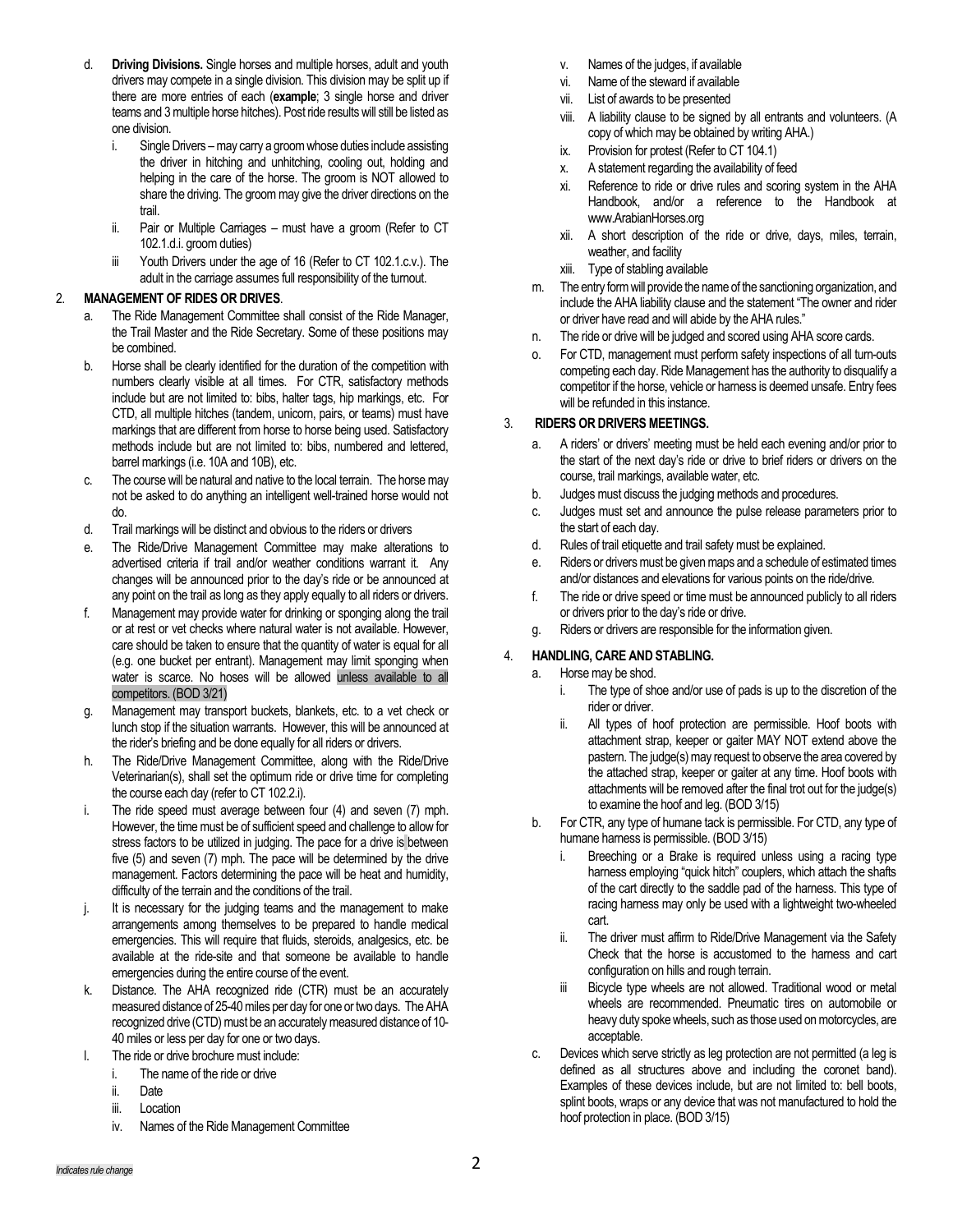- d. No drugs, external medications, medical, or mechanical devices (such as, but not limited to TENS Unit, Infra-Redmachine, LED machine, etc.), or ice can be used. Dessitin and non-medicated Vaseline are allowed but the horse must be presented without either one for vet in and vet out. (BOD 3/12)
- e. Use and choice of feed and supplements is at the discretion of the rider or driver.
	- i. All supplements must be administered via water, oral syringe or feed.
	- ii. Any substance administered by injection, stomach tube or rectal lavage is prohibited.
- f. Horses need not be tied all night. If a horse is walked, moved, or attended to, it is the contestant's or groom's responsibility.
- g. Except for having a horse held during a restroom break, all riders/drivers are required to care for their own mounts during the competition.
	- i. Feed, electrolytes, etc. for out-of-camp check points must be carried by the horse or rider/driver.
	- ii. Common courtesies such as transporting jackets or other articles back to camp or refilling water bottles are allowed.
	- iii. In the case of a physically handicapped person, the judges and management may make an adjustment to suit that particular handicap.
	- iv. Age is not considered a handicap.
	- v. In the interest of safety, it is recommended that any youth's girth or harness be checked by an adult.
- h. The driver must have a whip within reach at all times while in the cart.No whips of any kind are allowed during pre or post ride/drive examinations.
- i. It shall be the responsibility of each contestant to ensure that his or her horse has not been administered any drug that may alter the horse's performance within 72 hours of the pre-ride or pre-drive examination.
- j. Stallions will be flagged with a yellow ribbon in the forelock and tail and kickers will be flagged with red ribbons.
- k. There will be a safety check prior to the start of the drive to inspect the harness and vehicle. It is the responsibility of the driver to allow sufficient time at the Safety Check to complete the inspection and make any necessary adjustments prior to the start time.
- l. Spares Kit are required by all drivers. They include a knife, screw driver, pliers, small hammer, leather punch, hoof pick, wheel wrench to fit axle, length of rawhide, string or wire, a hames strap if applicable, spare rein or splice, spare trace or splice. It must also include a halter and lead, cooler or quarter sheet for each horse. Other items such as duct tape, electrical tape, nuts and bolts may be included. It is also suggested that the knife or box cutter be carried by the driver so that it is readily available in case of emergency.

## 5. **ON THE TRAIL.**

- a. The horse and rider or driver may travel at their own pace on the trail. Each rider or driver shall be responsible for his or her own time. Exceptions:
	- i. Riders or drivers may be asked for a forced trot to pulse check.
	- ii. Riders or drivers must maintain forward motion for the final two miles of each day. (BOD 3/15)
- b. Riders must remain in the saddle and drivers must remain in the cart when the horse is in forward motion over the course, but may dismount and rest themselves and the horse at any time, provided they do not advance.
- c. At any location designated by the trail master as hazardous, riders may be instructed to dismount and proceed on foot for a specified distance. Drivers have the option to unhook to get through the hazard.
- d. The groom is NOT allowed to share the driving. The groom may give the driver directions on the trail. (Refer to CT 102.1.d)
- e. The same horse and rider/driver team must be maintained throughout the ride or drive, pass all check points, and stay on the trail as marked. Should the rider or driver become lost, they must return via horseback

(CTR) or via the carriage (CTD) to that point at which they left the trail and then complete the trail as indicated.

- f. Any team (horse and rider/driver) disqualified from the competition while on the trail shall not advance on the trail, but shall be trailered from an accessible point to the base camp, unless permitted by the veterinarian or other disqualifying official to return on foot by the shortest possible route. All drivers are responsible for recovery of their vehicle.
- g. All items used on the trail by the contestant for the horse must be transported or carried by the same (i.e. feed, water, electrolytes, etc.) (Exception refer to CT 102.2.g)
	- Except where provided by management, or carried by horse and rider or driver, only natural water is allowed for drinking and sponging along the trail.
	- ii. Riders or drivers may carry water with them on the trail if they so desire. This water may be used at any time as the rider or driver sees fit.
	- iii. Water at the rest stops may be used in any fashion and at any time the rider or driver sees fit unless otherwise specified by ride/drive management. (Exception refer to CT 102.2.f)
- h. There must be a minimum of two Pulse checks per day of actual on-trail competition. For CTD's, there will be at least one vet check every 15 miles. Riders should initial their pulse cards. (BOD 3/21)
	- At pulse checks, either stethoscopes or hand held heart rate monitors (HRM) must be used, but these may not be mixed at any one check point. The 15-second stethoscope count is recorded on the rider's or driver's pulse card. Do not multiply by 4. The actual HRM count at 15 seconds is recorded on the pulse card. Do not divide by 4. Fractional points shall be deducted as indicated. NOTE: Tabulators must be advised as to which method is used at each check.
	- ii. A rider or driver may request and receive an immediate pulse recount at a checkpoint. The second count shall be recorded and scored.
	- iii. All horses must pass parameters within 20 minutes for CTR and 25 minutes for CTD. The initial pulse check will be taken 10 minutes after arrival for CTR and 15 minutes for CTD. A horse that fails to pass pulse parameters must be held an additional 10 minutes for a recheck, with the deduction of an additional 5 points for this second pulse check. Failure to meet the pulse criteria at the second check (20 minutes for CTR and 25 minutes for CTD) will result in disqualification.
	- iv. If a horse is held for a second pulse check, the maximum and minimum riding or driving time will be extended that additional 10 minutes.
	- v. A pulse check will be taken 10 minutes for CTR and 15 minutes for CTD after the horses finish the total mileage for the day. This may be counted as one of the two required pulse checks for the day.
- i. Horses that fail to complete the ride or drive in the specified ride or drive time frame (optimum ride or drive time, plus or minus 15 minutes) will be eligible for completion awards and mileage credit only, provided that they do not arrive earlier than 30 minutes prior to the minimum time or exceed the maximum time allowed by more than 30 minutes. This restriction applies to each day of a multiple day ride/drive. Optimum ride/drive time includes:
	- i. Actual riding or driving time spent in forward motion on the trail.
	- ii. Lunch break.
	- iii. For CTR, fifteen (15) minutes for each pulse check (to include 10 minute pulse time and 5 minutes for dismounting, remounting, etc.). For CTD, twenty-five (25) minutes for each pulse check (to include 15 minute pulse time and 10 minutes for hitching, unhitching, etc.)
	- iv. Specific time allowance for any other required stops on the trail.
	- v. For CTD, all horses must be unhitched from the vehicle during checks.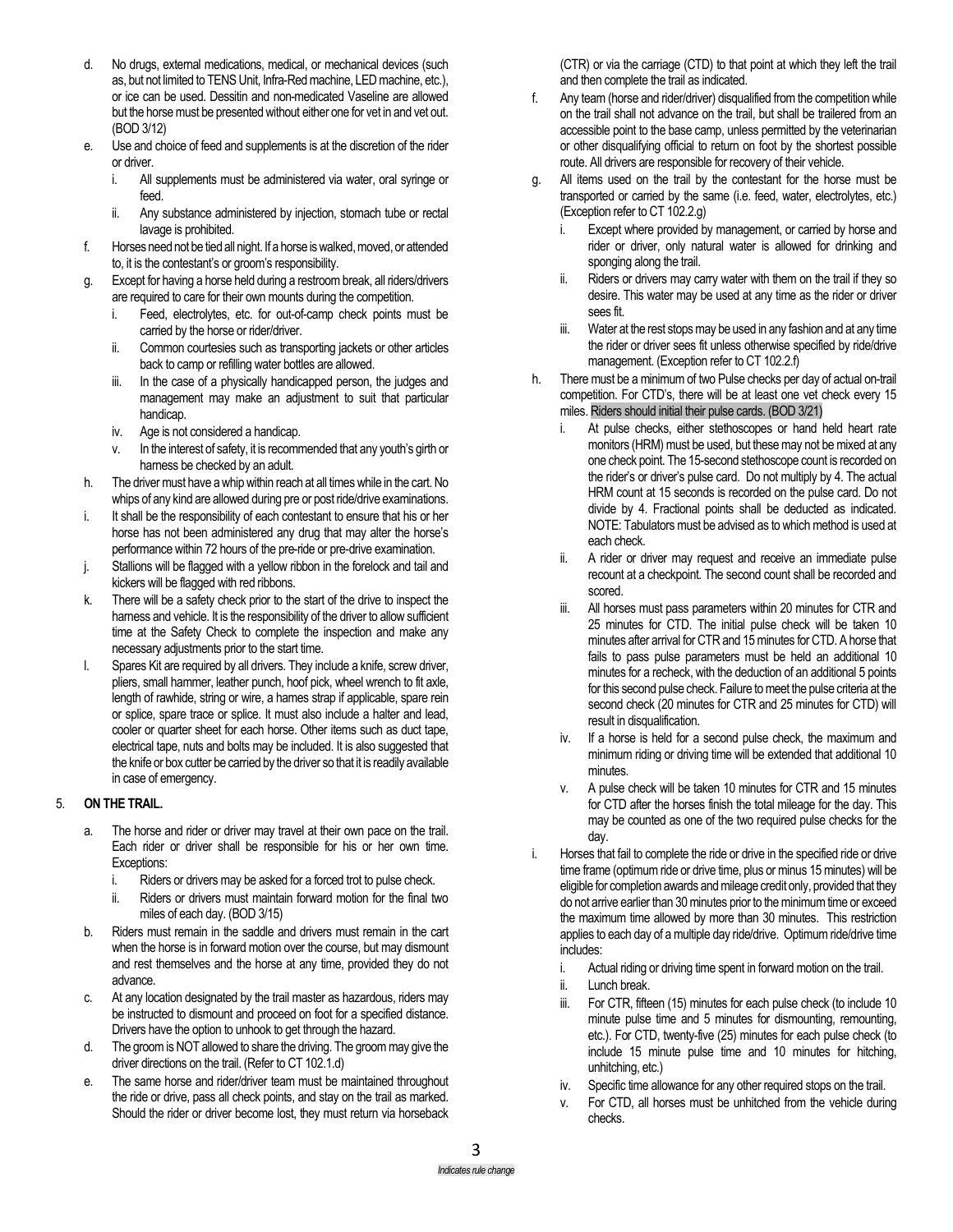j. A "Slow Moving Vehicle" sign must be on the rear of the carriage and displayed with the bottom of the sign at least 2 feet from the ground.

# 6. **JUDGING PROCEDURES.**

- a. Throughout the ride or drive, each judge must judge the same criteria on every horse (e.g. Judge A scores lameness and Judge B scores metabolics)
- b. Preliminary judging.
	- i. Horses will stand quietly for a pre-ride or pre-drive exam.
	- ii. Judges will verify the accuracy of the description of the horse being scored as to:
		- a. Name
		- b. Age
		- c. Sex
		- d. Color (including markings)
		- e. Division of competition.
	- iii. Judges will evaluate the equine's way of going. Any horse with a grade 3 lameness prior to the ride or drive must not be allowed to start.
	- iv. Judges will note any blemishes or previous injuries
- c. The post-ride or post-drive judging procedure shall be conducted exactly like the pre-ride exam.
- d. The horse and rider/driver team shall be considered in competition from the moment the horse is presented to the judges for preliminary judging until the final scoring is complete.
- e. During the Competition.
	- i. Horses can be stopped for a veterinary check at any point during the ride or drive.
	- ii. Only pulse will be scored during these veterinary exams; however, horses that are not fit to continue may be disqualified based on any criteria.
	- iii. There must be a minimum of two vet checks per day.
	- iv. A pulse and veterinary check is required at the end of the day's ride or drive.
	- v. Manners deductions can be taken anytime during the ride/drive.
- f. End of Competition. All horses must pass mandatory rest stop examinations, and vet checks at the end of the ride or drive each day. Competition continues until scores have been finalized and management announces scoring is completed.
	- i. In the event of tie scores judges shall break the tie by:
	- ii. Re-examination of score cards for:
		- a. Mathematical errors
		- b. Comparing scored categories in the following priority: (BOD 3/21)
			- 1. Soundness
			- 2. Metabolics
			- 3. Pulse
			- 4. Fatigue
			- 5. Legs
			- 6. Tack
			- 7. Manners
		- iii. If placings are still unresolved, tied horses shall be reexamined.
		- iv. All ties must be broken for Top Ten.

## 7. **DISQUALIFICATION.**

- Any rider, driver, or owner who is in violation of these rules or deemed prejudicial to the best interests of the AHA shall be subject to such penalty of official warning, disqualification or other sanctions which may be deemed appropriate by the judges or the Ride/Drive Management Committee.
- b. Horse and rider or driver must be at the starting line at the time designated by Ride/Drive Management on the day of the ride or be disqualified.
- c. A horse, its owner, and, its rider or driver must be disqualified from the competition if said horse has been administered in any manner any stimulant, depressant, general pain killer, tranquilizers, drug, or local anesthetic which could affect the performance or well being of said horse. Some drugs, while not illegal, do mask the presence of some illegal drugs. The presence of abnormally large amounts of these masking agents may subject a horse to the same penalty as if an illegal drug were found. Examples of masking agents include Vitamin B-1 (Thiamin), procaine penicillin, sulfa drugs, some worming preparations, and some diuretics. It shall be the responsibility of each contestant to ensure that his or her horse has not been administered any drug that may alter the horse's performance within 72 hours of the pre-ride or predrive examination. Random drug-testing may be implemented by the vet, judge, or ride/drive management without notice.
- d. Any action against a horse by an individual, which is deemed excessive by a judge, steward or Ride/Drive Management Committee anywhere on the competition grounds, or any act deemed improper, unethical, dishonest, unsportsmanlike, intemperate, or prejudicial to the best interests of AHA may subject the perpetrator to disqualification and being asked to leave the ride or drive and/or other sanctions that may be deemed appropriate by the Ride/Drive Management Committee or AHA.
- e. For CTR, a horse and rider are considered a team. For CTD, all horses in the hitch and the driver are considered a team. Disqualification of one automatically constitutes the disqualification of the other.
- f. A horse shall be disqualified from further competition when it is determined by the judges or management that a rider or driver has violated the rules to the extent that it would prevent comparative evaluation of the horse's performance.
- g. Unruly or unmannerly horses which are a hazard on the trail or hard to examine may be disqualified or penalized as per CT 102.8.a.vii.
- h. Horses that complete the ride or drive more than 30 minutes prior to the minimum ride or drive time or exceed the maximum ride or drive time by more than 30 minutes will be disqualified. This restriction applies to each day of a multiple day ride or drive.
- i. Failure to meet the pulse criteria at the second check (20 minutes for CTR, 25 minutes for CTD) must result in disqualification. (Refer to CT 102.5.h.iii)
- j. All decisions of the judges as to disqualification or suitability of the horse to continue are final.
- k. The head of a pulse team or Ride/Drive Manager in the absence of the vet may pull any horse that fails to recover to parameters or shows obvious signs of extreme stress to a point where it would be dangerous for the horse to continue the ride or drive, or has an obvious injury or lameness that could become more severe or damage the horse.
- l. No equine will be hitched to a vehicle without a bridle and reins. Violators will be subject to immediate elimination and excluded from further driving at the event.
- m. Horses will not be left unattended while put to a carriage. They cannot be left tied to a trailer, fence or other object unattended while put to a carriage.
- n. At no time during the competition may the groom, passenger, or other person along the route hold back the carriage going down a hill or push the carriage up a hill. Failure to comply will result in immediate elimination.

## 8. **SCORING.**

## Contact the AHA Office for the current Competitive Trail Score Card.

Competitive trail horses are evaluated on the following criteria: soundness, condition, and manners. Although horsemanship, including the ability to negotiate obstacles found along the trail, is an integral part of how well a horse will perform, it will NOT be judged as part of the horse's score. When horsemanship is involved, it is to be judged and awarded separately from the horse's performance.

a. Scoring – NOTE: For CTD, when scoring multiple driving horses, each horse will be scored individually. However, their individual scores are averaged to determine the final score. (**Example**: when driving a pair,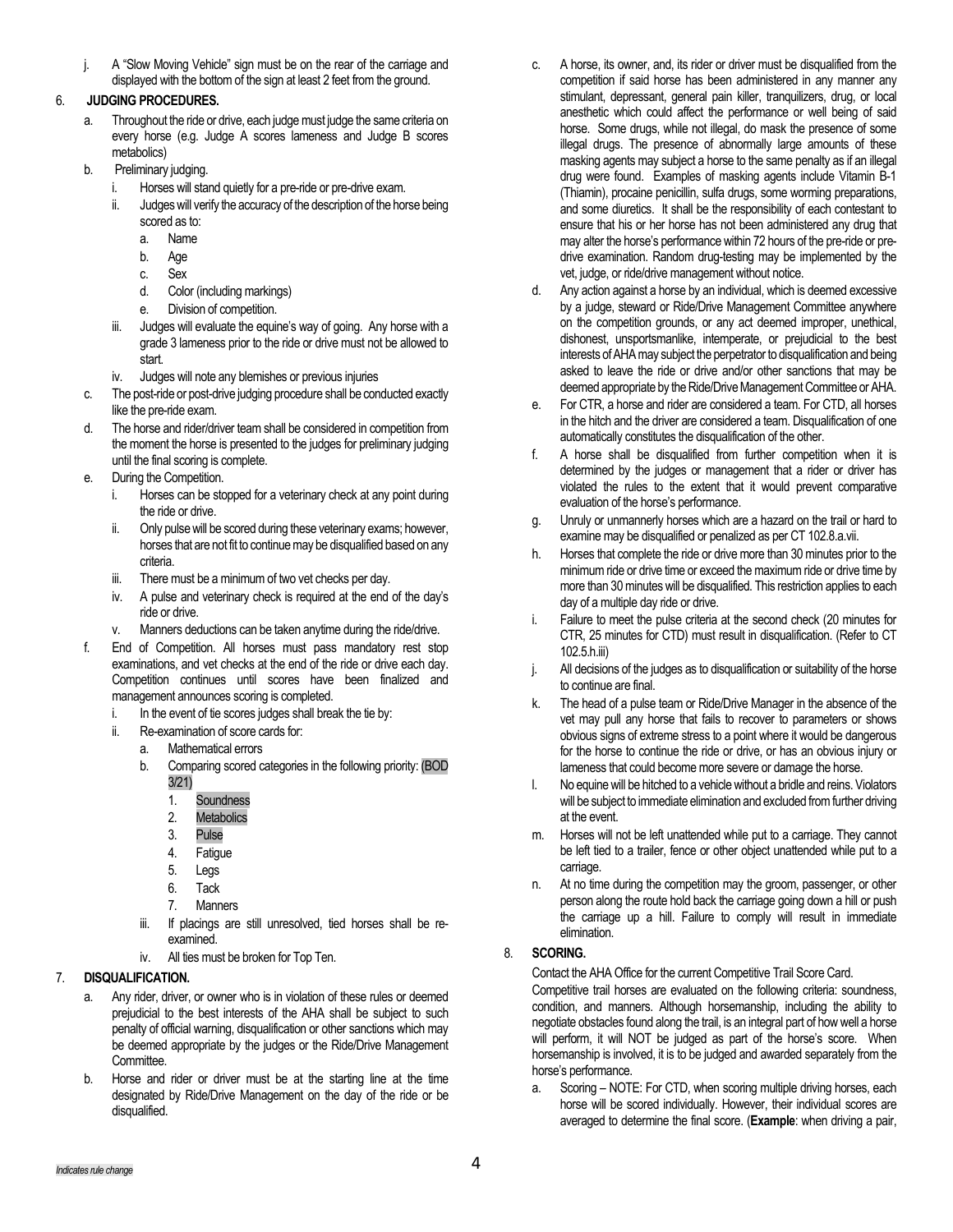the 2 horse's scores will be added together and then will be divided by 2)

- i. **Pulse Recovery**. Maximum penalty, 20 points per day. The base pulse is 11 (44/minute). The count must be taken for 15 seconds. Points will be deducted at a rate of one point for every beat over base. When pulse is taken with a hand-held heart monitor points will be deducted at a .25 (quarter) point increment. Base pulse is 44 (0 points), 45 (.25 points), 46 (.50 points), etc. There will be one penalty point per minute or part thereof if a competitor does not present for pulse check at the proper official time. (BOD 3/12)
- ii. **Metabolics**. Maximum penalty, 20 points per day. Base line for all metabolic categories for each day is the pre-ride or pre-drive examination. The evaluation of metabolics shall include but not be limited to the following: dehydration, capillary refill, anal tone, muscle tone, gut sounds, azoturia, thumps, sweat and salivation, eating and drinking.
	- a) Dehydration. Dehydration is determined by pinching the skin on the point of the shoulder and evaluating the return to normal. Scoring is based on a  $0-4$  basis,  $0 =$  no dehydration, 4 = severe dehydration.
	- b) Capillary Refill. This is measured by pressing the thumb against the upper gum of the horse and counting the seconds for the color to return to normal. Scored on a 0-4 basis.  $0 =$  normal refill,  $4 =$  severely delayed refill
	- c) Anal tone. Graded as a change from the pre-ride or pre-drive examination. Scored on a 0-2 basis from 0 for a strong reflex to 2 for flaccid tone.
	- d) Muscle Tone. Graded as a change from pre-ride or pre-drive examination. Scored on a 0-4 basis from 0 for firm, warm, and contracting muscles to 4 for rigid or spastic muscle tone.
	- e) Gut sounds. Graded as a change from pre-ride or pre-drive examination. Scored on a 0-4 basis, can be evaluated using the following scale (BOD 3/21):
		- 1.  $0 =$  Strong both sides
		- 2.  $1 = \text{Modern}$  both sides
		- 3. 2 =Slight one side/slight or moderate on the other side
		- 4. 3 = Slight one side/none on the other side
		- 5.  $4 = No$  gut sounds
- iii. **Tack area**. Maximum penalty, 10 points per day. Baseline for tack area for day 1 is the pre-ride or pre-drive examination. Baseline for day 2 is day 1.

Examination of those parts of the horse touched by actual riding equipment such as saddle, girth, head stall, breast plate, crupper, etc. The judge's attention should be directed toward injuries such as abrasions, hair missing, heat bumps, and muscle soreness. Points are deducted for increase of severity of pre-existing conditions or appearance of new ones. The profile of the horse on back of the scorecard can be used at the pre-ride or pre-drive exam to note physical faults and be referred to at the post-ride or post-drive exam to make sure the horse is not penalized for something with which it checked in.

iv. **Legs**. Maximum penalty, 15 points per day. Baseline for leg categories for day 1 is the pre-ride or pre-drive exam. Baseline for day 2 is day 1.

This category covers any physical evidence of wear and tear or stress on the legs initiated or worsened during the event. The most common leg problems are swollen or sore tendons, lower leg filling, scratches, joint swelling or pain on flexion, sore splints, and interference marks. These conditions are best detected visually and by feeling. Stocking and swelling associated with the subcutaneous tissues need not be considered detrimental when found after an overnight layover if they regress after resuming activity. However, when stocking occurs during the course of the ride or drive or does not regress after resuming activity, it should be considered significant. Use the profiles of the horse on the back

of the score card to note and record any filling, abrasion, soreness, etc. at the pre-ride or pre-drive check. It is recommended to document any filling, abrasion, or soreness at this time. This is used for a post-ride or post-drive reference and assures that the horse is not penalized for something with which it checked in. Each leg should be picked up and palpated and flexed thoroughly but not excessively for both the pre- and post- ride or drive examination.

v. **Soundness**. Maximum penalty, 15 points per day. All horses start sound for scoring each day.

Each horse shall be trotted for a minimum distance of 50 feet and circled in both directions in a circle not less than 30 feet in diameter to determine soundness at initial check in and end of each day. (BOD 3/21) Riders or drivers may be permitted to longe their horses for the circling phase of the in-hand trot inspection. Any horse determined by the judges to have a grade 3 lameness according to the American Association of Equine Practitioners (AAEP) "Standards of Lameness" shall not be allowed to continue and will be disqualified. If a grade three lameness is found after crossing the finish line on the final day, a horse may receive completion points only. The judges need to be very careful to score each horse as an individual and the horse should not be penalized for a "different" way of going. Soundness checks may be taken at any time during each day to determine a horse's ability to continue in the competition. These soundness checks may be circles, straightaways or out and back. (BOD 3/21)

- 1. Grade 1 Difficult to observe. Lameness is a deviation from the normal gait or posture due to pain or mechanical dysfunction not consistently apparent regardless of circumstances (1-5 points).
- 2. Grade 2 Difficult to observe at a walk or trotting a straight line: consistently apparent under certain circumstances: e.g. hard surfaces, circles, etc. (6-15 points).
- 3. Grade 3 Consistently observable at a trot under all circumstances. Completion only if observed at the end of ride or drive. Disqualification if at any earlier point.
- 4. Grade 4 Obvious lameness, marked nodding, hitching or shortening of stride. Mandatory disqualification at any point.
- vi. **Fatigue**. Maximum penalty, 15 points per day. Baseline for fatigue each day is the pre-ride or pre-drive examination.

It is important at the pre-ride or pre-drive check to make note of the horse's way of going. This is in reference to impulsion, willingness, and coordination. Deductions for degree of changes or digressions in these areas will be deducted according to the scorecard.

- vii. **Manners**. Maximum penalty, 5 points per day.
	- a) The manners score can be utilized at any time. This is to allow for some deduction for the horse that is somewhat unruly, but is not disruptive enough to be removed from the ride or drive. The horse should stand quietly for any examination. Manners judging is not to be used to evaluate the manner in which an obstacle is negotiated. However, behavior during the competition that is disruptive or dangerous may be penalized.
	- b) All values are determined by the judges. It is important that a professional, courteous, efficient attitude is displayed. It is extremely important that the veterinary judging team realize that his or her primary responsibility is to ensure the health and safety of the horses involved.

## 9. **RIDE OR DRIVE OFFICIALS.**

The ride or drive manager must complete a recognition application form and send it to AHA at least 60 days prior to the CTR or CTD. They must designate personnel to conduct the ride or drive in accordance with the AHA Rules. A person may have more than one ride or drive official position (e.g. the manager might also be the trail master). The judge and steward may not be members of the same immediate family.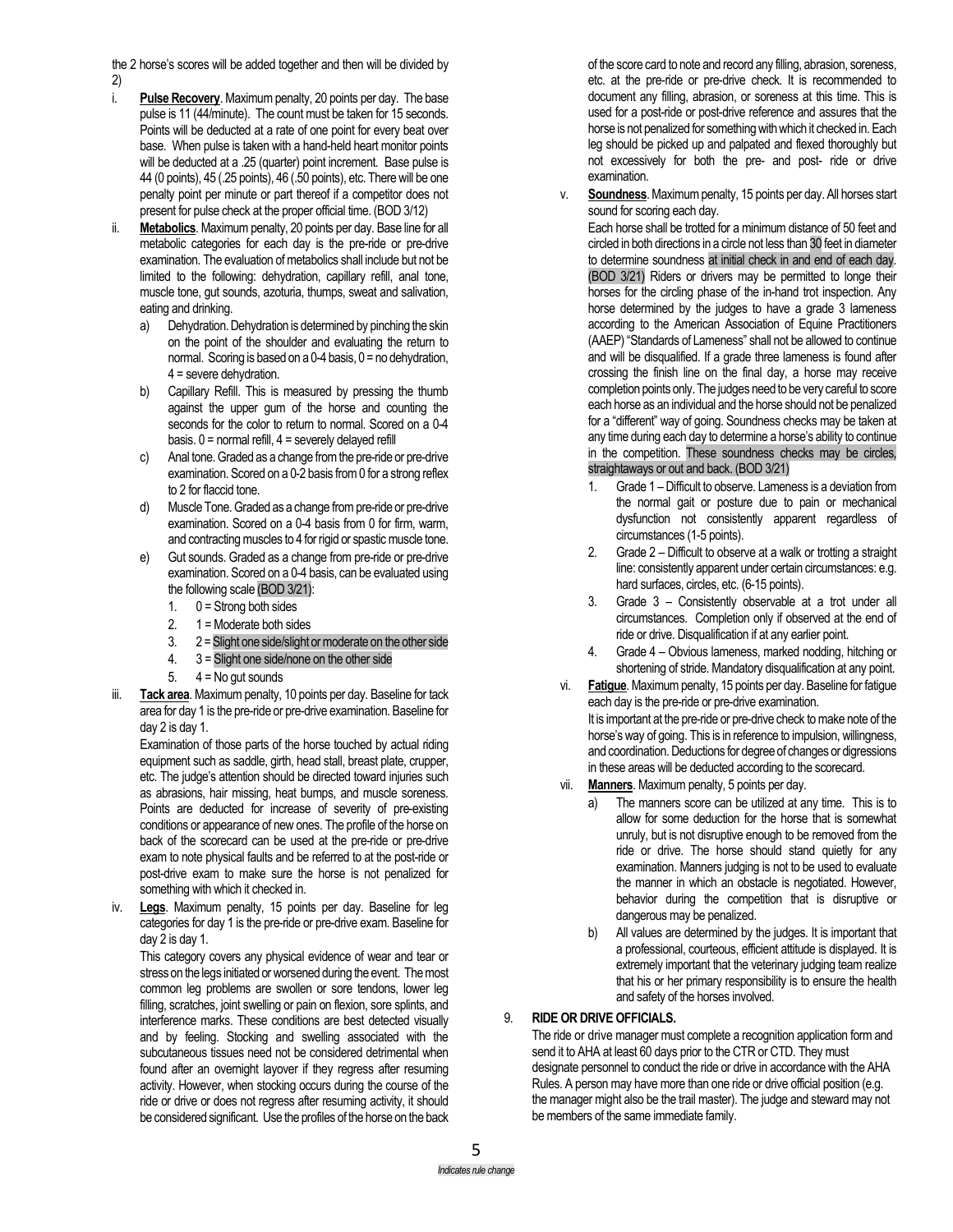- a. Ride/Drive Management Committee. It is the duty of this committee to ensure that the ride/drive is conducted and run in accordance with all applicable rules.
- b. Judges. The ride or drive must have two judges, one must be a veterinarian judge experienced in the care and treatment of horses. The second can be a lay person with experience and knowledge of CTR/CTD. All judges are required to score and judge the ride or drive in accordance with the AHA Competitive Trail Ride or Drive rules. The ride or drive must have two judges for the first 50 horses and it is recommended to have one additional vet judge for every additional 25 horses. **Exception:** If a previous year's number of entries or the expected entries for an inaugural ride or drive is 20 horses or less, then a single vet-judge would be acceptable. (BOD 3/15)
- c. Manager. The Manager is responsible for the conduct of the ride or drive in accordance with all applicable rules and that each of the ride or drive personnel is doing his or her job. It is the manager's responsibility to have emergency treatment equipment available at camp and all checkpoints. The Ride/Drive Manager must send a written report on the ride/drive to AHA within 15 days of the ride/drive with a copy to the AHA Distance Riding Committee Chair. The report should include pertinent data such as ride or drive participation, problems encountered, solution, and other items which could help increase the integrity of the next ride or drive. The manager will ensure that the judges are familiar with AHA rules and score cards. It is recommended that the ride/drive manager have an active AHA membership for local rides or drives. Regional and National Ride/Drive managers must have an active AHA membership. (BOD 3/15)
- d. Secretary. Sends out entry forms, receives and acknowledges entries, and ensures that horses and riders/drivers are qualified. This person is responsible for initial information on scorecard (rider's or driver's name, horse, etc.), supervising the score tallying and placing of horses. The secretary must send the original copies of score cards, the Ride/Drive Results Report, and other necessary paper work to AHA within 30 days after the ride or drive. This paperwork should be sent by certified mail or submitted electronically. (BOD 3/15) For Ride/Drive Results Reporting, refer to CT 105.
- e. Steward. A Certified Competitive Trail Ride/Drive Steward should be used. However, an AHA member, knowledgeable about AHA Competitive Trail Ride or drive rules, may serve as Steward if recognized by the AHA Judge and Stewards Commissioner. An AHA steward is not required at an open recognized ride or drive run under the rules of a recognized sanctioning organization.
- f. Timer. Must keep accurate records of starting and finishing times of all contestants and report any early or late finishers to the judges. A timer must also keep an accurate record of the vet check times.
- g. Trail master. Shall plan, measure, and mark the official trail.
- h. Judge's Recording Secretary. Assigned to a judge to quickly, quietly and accurately record all pertinent data involved in the judging. Since this material significantly influences final scoring and point assignment, well organized, accurate, and legible records are indispensable. The work begins with the pre-ride or pre-drive exam and ends only after the scorecards have been tallied.
- i. Tabulator. Tabulates the scorecards including pulse penalties and manners deductions. These scores may be tabulated by the secretary or separate tabulators.
- j. Pulse Captain. Recruit, instruct, and organize all pulse teams and ensure that they are competent, efficient and accurate in their findings and recordings. Pulse crews must use a 15-second count using stethoscopes or management-provided hand-held heart monitors. At any given pulse check, the same type of instrument (either stethoscope or heart monitor) must be used on all horses.
- k. Farrier. A farrier is recommended.
- l. Safety or Drag Riders. One or more riders or a vehicle are recommended to follow the competitors on the trail to assist any horse or rider or driver in the event of an emergency. Local radio, CB, and REACT clubs may be used to coordinate with management and safety riders to ensure complete ride or drive safety coverage.
- m. Awards. Purchase of awards is the responsibility of the local sponsoring group.
	- i. Placing  $1^{st}$  through  $6^{th}$ , with Champion and Reserve Champion recognition is recommended.
	- ii. There should be a High Point Arabian, Half-Arabian/Anglo-Arabian Award. These awards are provided through the AHA Breed Recognition Award Program at no cost and are only available for CTR. (See AWD 105)
	- iii. Ride/Drive management may present other breed awards or special awards as pertinent. Special emphasis should be made for a youth award.

### 10. **GUIDELINES FOR DRIVERS**

- a. Often drivers share the trail with ridden horses that may be frightened by the appearance and sound of a horse and cart. In the interest of safety the driver should pull over and stop when meeting riders. The driver should stand his horse as quiet as possible while talking to the riders and allow them to decide how to safely pass. When approaching riders from the rear, the driver should call out to them and get their input on how to safely pass them.
- b. Drivers are often confronted with hills and other conditions when heavy pulling or braking is necessary. Through proper harnessing the driver can give the horse as much advantage as possible.
	- i. The proper adjustment of the hip straps places the breeching (just) below the big part of the hindquarters) neither too high nor too low. The proper adjustment of the hold back straps can eliminate a sloppy fitting breeching and will reduce the possibility of the cart or breeching banging into the horse when stopping or going down hill. A properly adjusted breeching will allow the fingers of both hands to be inserted between the horse and the breeching when traces are in draught (approximately 1 inch).
	- Overchecks hinder the horse from naturally lowering its head when pulling through heavy sand, mud, or up hills and should be avoided.
- c. Nosebands are recommended for bridles with blinkers to help hold the blinkers in place.
- d. A kicking (bucking) strap may be used at the driver's discretion. If a kicking strap is used it should be properly fitted to effectively thwart unwanted behavior. It should pass over the rump just behind the highest point of the rump and be tight enough to allow no more than one hand width (3 to 4 inches) of slack above the hip. It should be attached in such a manner as to prevent slipping backwards toward the tail but should have freedom to move from side to side without pulling on the crupper.

### **CT 103. APPROVED COMPETITIVE TRAIL RIDE OR DRIVE ORGANIZATIONS**

- 1. Approved Competitive Trail Ride/Drive Organizations. Only Competitive Trail Ride/Drive competitions conducted by organizations designated in this article may be used to qualify for AHA recognized rides/drives. See AWD 105 for the list of recognized organizations for AHA awards
	- a. CT organizations approved for the purposes of this chapter are:
		- 1. Arabian Horse Association (AHA)
		- 2. **\*** Eastern Competitive Trail Ride Association (ECTRA)
		- 3. North American Trail Ride Conference (NATRC)
		- 4. **\*** Southeastern Distance Riders Association (SEDRA)
		- 5. Ohio Arabian and All Breed Trail Society (OAATS)
		- 6. Ontario Competitive Trail Riding Association (OCTRA)
		- 7. Middle of the Trail Distance Riding Association (MOTDRA)
		- 8. **\*** Upper Midwest Endurance & Competitive Riders Association (UMECRA)
		- 9. Trail Riding Alberta Conference (TRAC)

## **\*Note: Organizations approved for CTD are indicated by an asterisk.**

- b. Approval by AHA should not be mistaken for endorsement of a group. Non-approval does not mean disapproval of a group but indicates that their events are not appropriate.
- c. This list of approved CTR/CTD organizations shall be reviewed and updated each year.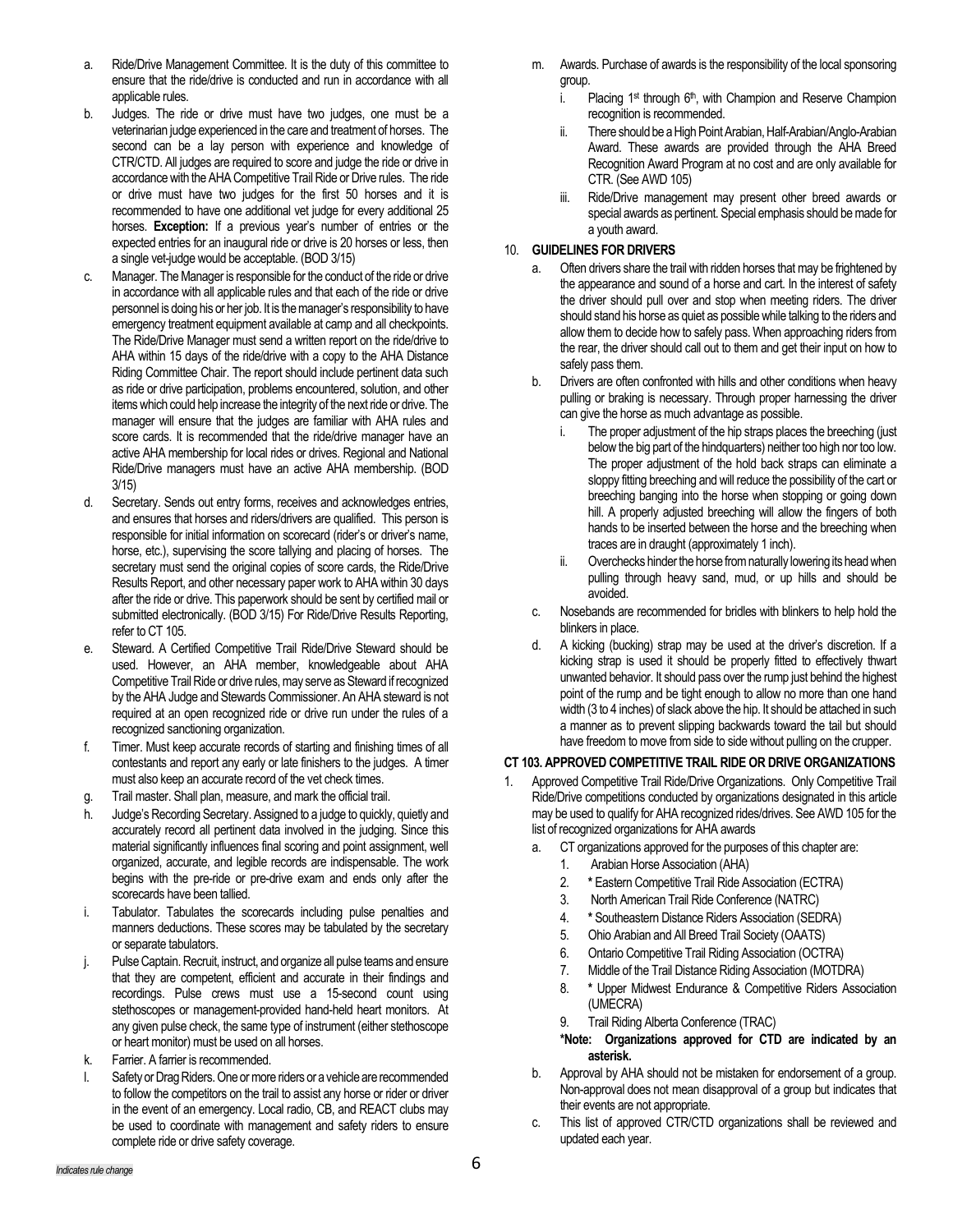- d. Approved organizations must:
	- Have a Board of Directors
	- ii. Be incorporated
	- iii. Have a clear, published set of rules
	- iv. Have insurance
	- v. Have vet supervision
	- vi. Have a method for protest
	- vii. Provide proof of the above to the Chair of the AHA Distance Committee requesting review by the committee or subcommittee to see if a request for action by the AHA Board of Directors is warranted.

### **CT 104. PROTESTS AND FORMAL LETTERS OF COMPLAINT.**

A subcommittee to handle protests and formal letters of complaint shall be formed of 4 members appointed by the Distance Committee Chair and headed by the Vice Chair. The committee shall serve a 2-year term to start **December 1.**

Disagreements as to procedure and rules interpretation may be submitted to the Ride Steward for a ruling. If there is a disagreement after the Steward's ruling, or if the Steward did not make a ruling, Protest or Formal Letter of Complaint may be filed in accordance with the procedures outlined in these rules.

- 1. Protest will be:
	- a. Filed in writing within eight (8) days of the end of the ride.
	- b. Signed by the protester and submitted to AHA with a copy to the Ride Steward and Ride Management Committee for immediate referral to the AHA Distance Riding Sub-Committee for resolution.
	- c. Action to solve the protest will start within 30 days of receipt. Upon receipt of the properly-filed protest, AHA will notify Awards, Sweepstakes, and any other concerned departments of the pending action. A \$100 fee will accompany the protest. The fee will be refunded if the protest is upheld. If the AHA Distance Riding Sub-Committee is unable to resolve the protest within 30 days, a note stating the status of the protest shall be sent by the Sub-Committee to the protester, with a copy to the Ride Manager and to the Judges and Stewards Commissioner. A similar note shall be sent every 30 days until the protest is resolved.
- 2. Formal Letter of Complaint will be:
	- a. Filed in writing within 14 days of the end of the ride.
	- b. Signed by the complainant and submitted to the AHA Distance Riding Sub-Committee.
	- c. Investigated and resolved by the AHA Distance Riding Sub-Committee in a fair and impartial manner as they deem appropriate.

## **CT 105. AHA RECOGNIZED RIDE OR DRIVE RESULTS**

The results for an AHA Recognized Local Ride or Drive will be submitted to the AHA office by the Local Ride Secretary within 30 days of the ride or drive.

### **CT 106. APPROVED OPEN RIDES**

The results for Open rides not recognized by AHA but sanctioned by an 'Approved Ride Organization' (Refer to CT 103.a) must be reported by the horse owner submitting a properly signed and complete Open qualifying Ride Results Form within 90 days of the ride.

#### **CT 107. MEMBERSHIP REQUIREMENTS FOR REGIONAL AND NATIONAL SHOWS AND RIDES.**

For all Regional and National Championship classes and rides, AHA Adult or Youth with Competition Card or Life or Business Membership is required as per MEM 105. Single event membership will not be accepted at Regionals or Nationals.

## **CT 108. REGIONAL COMPETITIVE TRAIL RULES**

For Membership requirements refer to Chapter 7.

For Regional eligibility and qualifications refer to CT 110.

### **CT 109. REGIONAL CHAMPIONSHIP RIDES.**

A Regional Championship CTR must be held within that Region or within an adjoining Region. It must be recognized by AHA. Regional Championship CTR's must be conducted under the same Rules and Regulations as the National Championship CTR with the following exceptions:

- 1. A Regional Competitive Trail Ride may be recognized by AHA upon receipt of a completed Application form.
	- a. The completed Regional Ride Application form must be postmarked at least 60 days (BOD 11/08) prior to the planned event. (BOD 11/10)
	- b. The completed Regional Ride Application form must be postmarked with the appropriate application fee for each ride (\$30). (BOD 11/10)
	- c. If the completed Regional Ride Application form is postmarked fewer than 60 days, but more than 30 days prior to the planned event, then the late application fee (\$250) will be charged in addition to the distance fees. (BOD 11/10)
	- d. No application will be accepted that is postmarked less than 30 days prior to the event. (BOD 11/10)
	- e. Any two Regions are allowed to combine their Regional Championship Competitive Trail Rides. This combined Regional Championship would be: (Res. 17-19)
		- Governed and managed by the two (2) Regions involved.
		- ii. Each division having one (1) set of judge/official(s), one (1) set of awards, and one (1) set of National mileage.
		- iii. Requires approval from each of the Regional Directors within a combined Regional Championship Ride.
- 2. Ride flyers (Brochures or ad flyer) including entry forms, fee schedules, and similar items must be sent to the AHA office no later than 30 days prior to the first day of the event.
- 3. Persons filing recognition application forms without the ride manager's approval or misrepresenting themselves on such forms will be subject at a \$100 fine. Repeated or blatant offenses will be referred to The Probable Cause Panel which may result in review and disciplinary action by the Ethical Practice Review Board. (BOD 8/10)
- 4. Distance. The Regional ride shall be an accurately measured distance of between 50 and 75 miles divided as equally as possible between two days of competition or a distance of 25 to 40 miles for a one day competition.
- 5. Ride Steward. A ride steward is only required if the number of competitors exceeded ten (10) riders in the previous year. If a ride steward is required, then the ride steward must be from the approved AHA Ride Steward list. (BOD 11/11)
- 6. If the Regional Championship is held in conjunction with another competitive ride:
	- a. The horses competing in the Regional ride will have numbers or markings that clearly identify them as competing in the Regional ride.
	- b. Management may choose to follow the organization's rules when rules differ in stabling and shoeing if those rules are more restrictive. When such adjustments are made, descriptions will be stated in ride flyers and brochures.
	- c. Separate judges may be used and separate recording secretaries must be used.
- 7. Judges. Two judges are required for the first 50 horses, one of which must be a veterinarian judge familiar with distance horses and their treatment, the other may be a lay judge experienced in distance sports. An extra judge is recommended for every additional 25 horses. There is no minimum distance of residence requirement. **Exception:** If the previous year's number of entries or the expected entries for an inaugural ride or drive is 20 horses or less, then a single vet-judge would be acceptable. (BOD 3/15)
- 8. Awards. Regional Championship Rides will offer a Champion, a Reserve Champion, and Top Five in two divisions: Arabian and Half-Arabian/Anglo-Arabian. Only one Regional Championship Competitive Trail Ride may be held in each Region each year.
- 9. Regional Rides may elect one of the following and shall clearly state in their Regional Ride Flyer whether an entire Top Five or 50% of the division rounded up method shall be used.
	- a. Top Five: A horse finishing  $1^{st}$  through  $5^{th}$ , in each division will be named Top Five. The top scoring horse in each division shall be named Regional Champion and the second high scoring horse shall be named Regional Reserve Champion. If fewer than 10 entries start the ride (must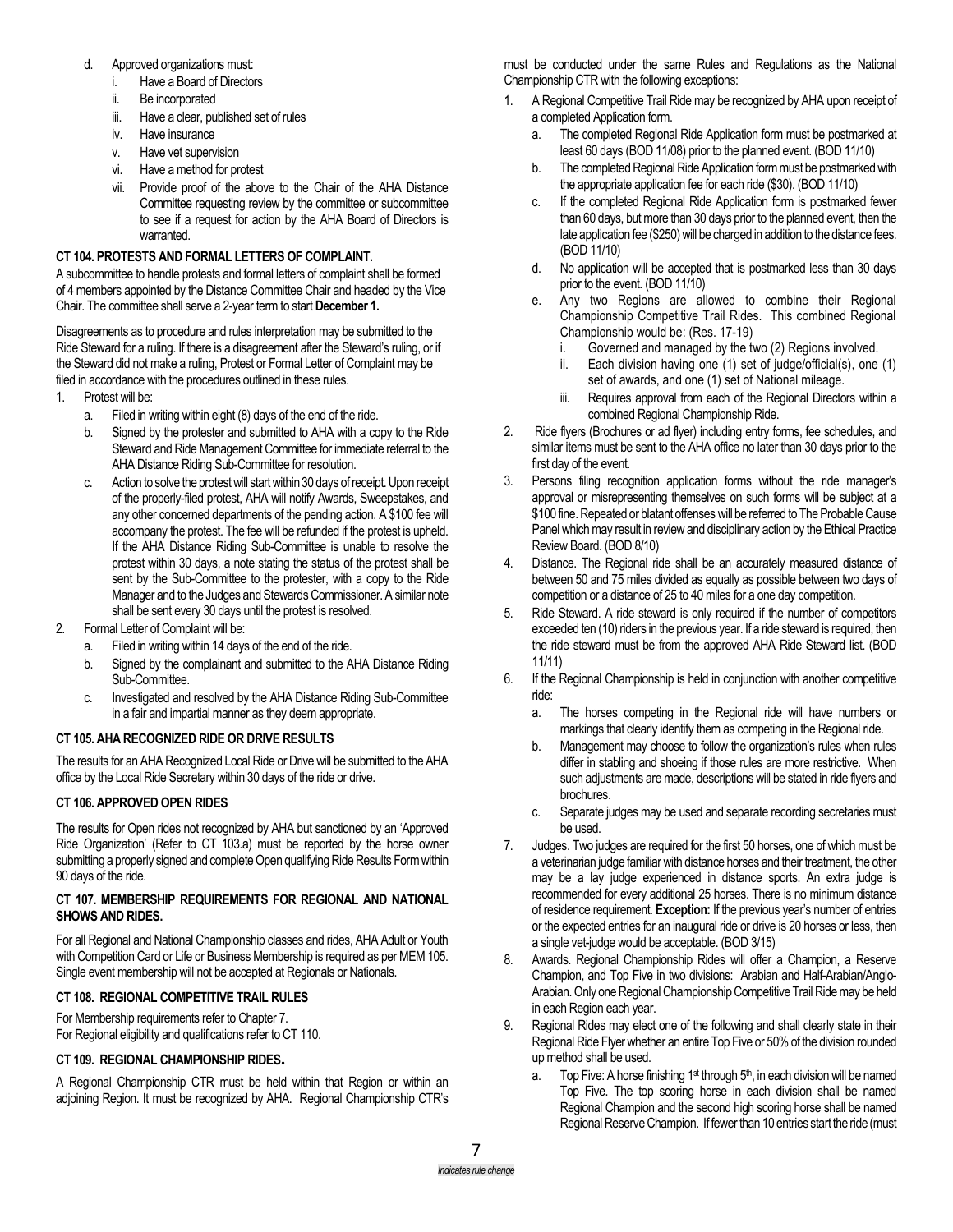have passed the pre-ride vet check) in a division, only enough Top Fives will be made to total 50% of the division rounded up. (e.g., a ride division consisting of 7 entries would be eligible for only four Top Five awards including the Champion and Reserve Champion.)

- b. Top Five Awards will be given regardless of how many horses compete in each division at the start of the ride. Points in the Horse Achievement Award, Amateur Achievement Award, High Point Horse Achievement Award, High Point Amateur Achievement Award and Distance Award Programs will be given to those horses enrolled in these programs equal to 50% of the division rounded up not to exceed five of those competing in the division at the beginning of the ride.
- 10. Ride Manager's Report, Steward's Report, Ride Results Report Form and Score Cards must be submitted as required for the National Championship Ride. For Ride Results Reporting, refer to CT 111.
- 11. All AHA Recognized Competitive Trail Rides or Drives are exempt from the Judges and Stewards 9-90 fee assessment (Res. 32-15) and the AHA per horse fee.

# **CT 110. QUALIFICATIONS FOR REGIONAL COMPETITIVE TRAIL RIDES**

Horse qualifications for regional competitive trail rides are the same as for the national competitive trail ride with the following exceptions:

- 1. Qualifications. All horses ridden in a Regional Championship Competitive Trail Ride must have qualified in a Competitive Trail or Endurance Ride held prior to the closing of entries for the ride at which the Regional Championship Ride is held and will meet the following criteria:
	- a. Complete 50 miles of an AHA Recognized/Approved competition of no less than 25 miles per ride. At least 25 miles must be Competitive Trail miles. See CT 103.1.a. for the Approved List. (BOD 11/17)

### **CT 111. AHA REGIONAL CHAMPIONSHIP RIDE RESULTS**

- 1. The results for the AHA Regional Championship rides will be submitted to the AHA office by the Ride Secretary for the placings in the AHA divisions within 15 days of the ride.
	- a. When AHA Regional Championship ride is held in conjunction with an 'Approved Ride Organization' Open ride, the results from the Open ride must be reported by the owner for each horse by submitting a properly signed and completed Open Qualifying Ride Results Form within 90 days of the ride.
- 2. Regional ride results are unofficial until posted on the AHA website. (BOD 8/15)

### **CT 112. NATIONAL CHAMPIONSHIP COMPETITIVE TRAIL RIDE**

National Arabian and Half-Arabian/Anglo-Arabian Championship Competitive Trail Rides must be conducted pursuant to rules adopted by the Distance Riding Committee and the AHA Board of Directors. (BOD 3/21)

#### Administration and interpretation of such rules and authority to make arrangements for such rides shall be vested in the AHA National Distance Commission of AHA. (BOD 3/21)

The National Championship Competitive Trail Ride shall be run under the same rules as an AHA competitive ride with the following exceptions:

- 1. The Distance Riding Committee shall have the function of handling and resolving protests and formal complaints. (BOD 11/08)
- 2. The National Championship Competitive Trail Ride dates and locations must be recognized by the AHA National Distance Commission and the AHA Board of Directors. Every effort will be made to hold all the National Distance events together from 2009 forward and be referred to as the Distance Horse National Championships, and continue to designate the AHA Championship rides within the overall Event as the AHA Distance Nationals, with the AHA Distance Nationals always the "top Billing" in all advertisements and where appropriate adding "Presented by the Arabian Horse Association". (BOD 11/16)
- 3. The distance shall be between 40 and 50miles for a one-day event or between 60 and 100 miles if a two-day event or between 100 and 120 miles if a threeday event. If the event is a multi-day ride, care should be taken to divide the total mileage as equally as possible between the days. (BOD 11/16)
- 4. Entry form will provide a place to list qualifying ride(s) and the name of the sanctioning organization, and include the AHA liability clause and the statement "The rider and owner have read and will abide by the AHA rules".
- 5. The National Championship Competitive Trail Ride may be directly sponsored by AHA or may be assigned to the sponsorship of an AHA region, club, individual, or trail riding organization.
- 6. The sponsor (AHA) of the ride shall pay all expenses, furnish all facilities and personnel, and receive all entry fees and other income deemed feasible by AHA. The ride sponsor should communicate and coordinate ride activities such as judge's selections, awards, budget, etc. with the AHA National Distance Commission Chair.
- 7. It shall be the duty of the AHA Board of Directors and the AHA National Distance Commission to assure that appropriate awards are presented to the Champions, Reserve Champions, Top Ten Arabian and Half-Arabian/Anglo-Arabian, all finishers and the Highest Scoring Horse of the National Championship Competitive Trail Ride. These awards should be equivalent to the National Championship Performance Horse awards.
- 8. There will be two divisions offered: Arabian and Half-Arabian/Anglo-Arabian.
- 9. The ten highest scoring horses in each division will be listed as National Top Ten winners. The top scoring horse in each division shall be named National Champion, and the second high scoring horse shall be named National Reserve Champion.
- 10. Top Ten. A horse finishing  $1<sup>st</sup>$  through  $10<sup>th</sup>$  in each respective division (two divisions: one for Arabians, one for Half-Arabian and Anglo-Arabian) will be named Top Ten. (BOD 8/15) The National Championship Competitive Trail Ride will award Champion, Reserve Champion and Top Ten ribbons in every class and ride, no matter how many entries per class or ride compete. Champions and Reserve Champions will receive respective placing ribbons. (BOD 8/15) All Top Ten Awards shall include qualifications, and all other AHA program benefits with the exception of the Arabian Breeders Sweepstakes, the Horse Achievement Award Program, Amateur Achievement Award Program, High Point Horse Achievement Award, High Point Amateur Achievement Award and Distance Horse Program, which programs shall remain as is awarding 50%. (Res. 18-09)
- 11. In addition, the Competitive Trail Ride Committee or ride sponsor may elect to offer special awards such as High Point Youth Rider, Horsemanship, Sportsmanship, High Point Gelding, etc.

### **CT 113. ELIGIBILITY REQUIREMENTS FOR THE NATIONAL CHAMPIONSHIP COMPETITIVE TRAIL RIDE.**

Horse and rider eligibility requirements: For Membership requirements refer to Chapter 7.

Only competitions conducted by AHA Approved Competitive Trail Ride Organizations may be used to qualify for National and AHA Regional Championship Rides. (Refer to CT 103.1.a for list of Organizations.)

- 1. A Horse must:
	- a. Be issued a Certificate of Registration from the Arabian Horse Association, the Canadian Arabian Horse Registry, or the Canadian Partbred Arabian Register. See USEF rules for Competition Visa.
	- b. Be at least five years actual age (60 months) by registration papers as of the first day of the ride.
	- c. Not be currently owned, managed, or trained by the judge or ride steward.
	- d. Have qualified in a Competitive Trail or Endurance Ride that was held prior to the closing of entries for the ride in which a National Championship ride is held and will meet the following criteria:
		- i. Complete 100 miles of an AHA Recognized Competitive Trail Ride(s) or an Open Competitive Trail Ride(s) sanctioned by an AHA Approved Ride Organization or at ride(s) sanctioned by AERC of no less than 25 miles (of which at least 50 miles must be in an AHA Recognized Competitive Trail Ride(s) or an Open Competitive Trail Ride(s) sanctioned by an AHA Approved Ride Organization). (BOD 11/17)
- 2. Rider must:
	- a. Not be a member of the Judge's or Steward's immediate family.